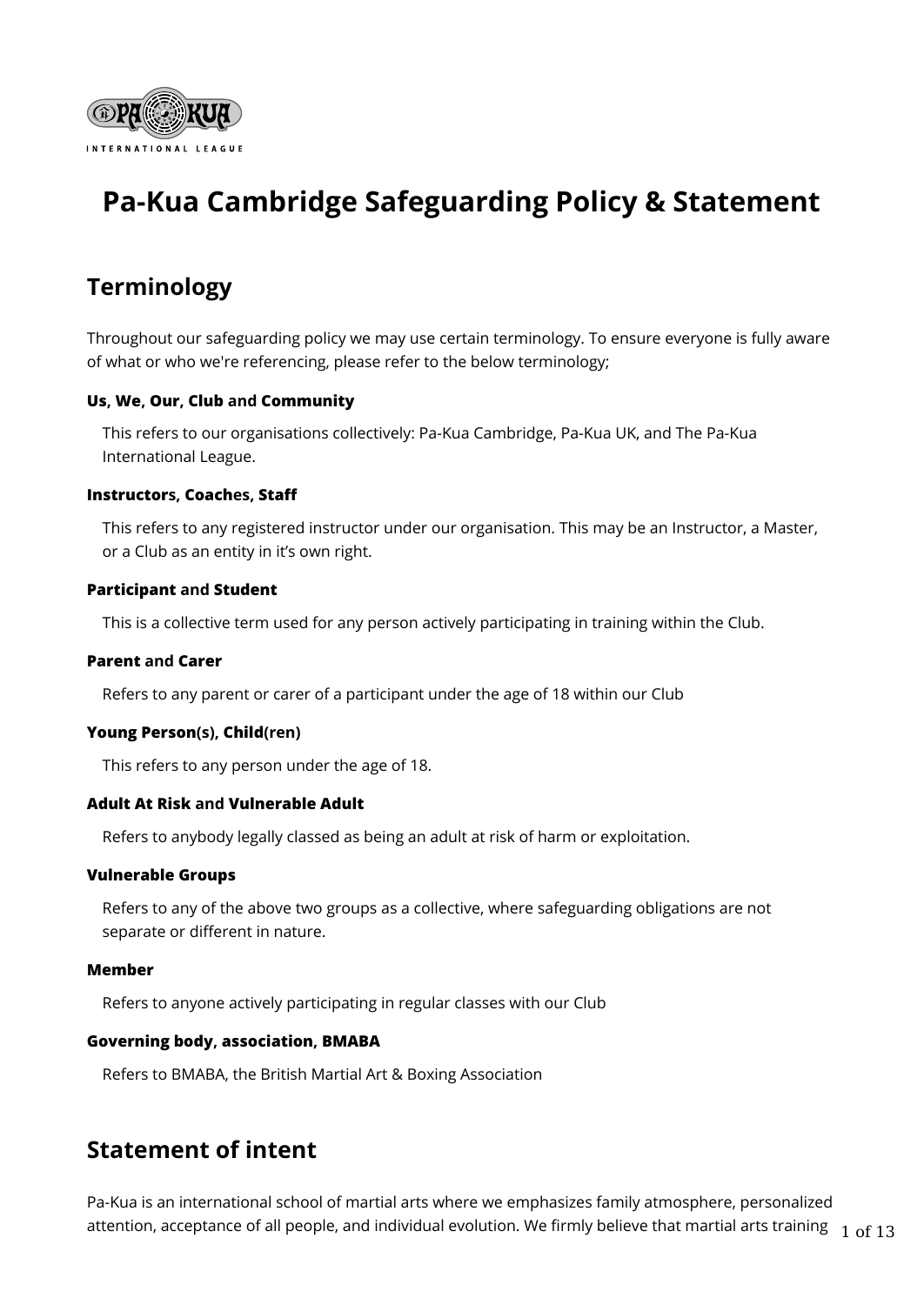presents a positive opportunity for all to learn self defence, improve self confidence and develop as an individual. Every participant is entitled to do so in a safe and properly regulated environment. Accordingly, everyone involved in the delivery of martial arts has a moral and legal responsibility to ensure that, when given responsibility for young persons or adults at risk, the highest standards of professionalism and care are exercised at all times.

Pa-Kua Cambridge and the Pa-Kua International League are committed to implementing policies so that everyone within the chain of command accept their responsibilities to safeguard children and / or vulnerable adults from harm and abuse. This means following pre-decided procedures to vulnerable groups and report any concerns about their welfare to appropriate authorities without delay.

The aim of this policy is to promote best practice providing vulnerable groups within any club registered under our Club the appropriate safety and protection whilst in the care of an instructor. It is also to allow our members (instructors, coaches, Masters and associated supervising members) the opportunity to remain informed and confident on their obligations and requirements in relation to the safeguarding of children and / or vulnerable adults.

## **Key Considerations**

- A child/young person is defined as a person under the age of 18 (Children's Act 1989)
- Whilst the ultimate responsibility for safeguarding must rest with the club's lead instructor / safeguarding lead, safeguarding is not specific to just coaches. Volunteers, staff and other adults within the club should be aware of their safeguarding obligations without question
- Safeguarding is everyone's responsibility, and it's a matter that must be addressed with the gravity and seriousness it deserves
- If there is any uncertainty interpreting our Safeguarding Policy you should make contact with our Lead Instructor / Safeguarding Officer without delay, where free and impartial advice shall be offered

# **Safeguarding Statement**

Our organisation is committed to the following in respect of safeguarding vulnerable groups and will expect individual member(s) and club(s) affiliated with us to maintain the following priorities in relation to safeguarding at all times;

- The welfare of children and vulnerable adults is paramount
- All children and vulnerable adults, regardless of age, culture, ability, gender, language, racial original, religious belief, sexual identify and/or discipline being practiced should be able to participate in martial arts, combat and/or self defence in a safe environment
- All members must take all reasonable steps to protect vulnerable groups and persons from harm, discrimination, degrading treatment. Furthermore, they must treat them with respect, dignity and care at all times
- Any suspicions or allegations of poor practice and/or abuse will be taken seriously and responded to swiftly and appropriately, with proper records being kept
- The lead instructor and further instructors assistant or full (or equivalents thereof) shall be designated that responsibility based upon suitability and on the condition that they will meet the requirements set by the association in regard to safeguarding and best practice. They will also be made aware of the association's guidelines on safeguarding and must be made aware of the club's local procedure in relation to this matter also.
- All instructors of all levels (and equivalents) are required to work to maintain a positive, open, transparent and professional relationship with the parents and / or guardians of any students, to 2 of 13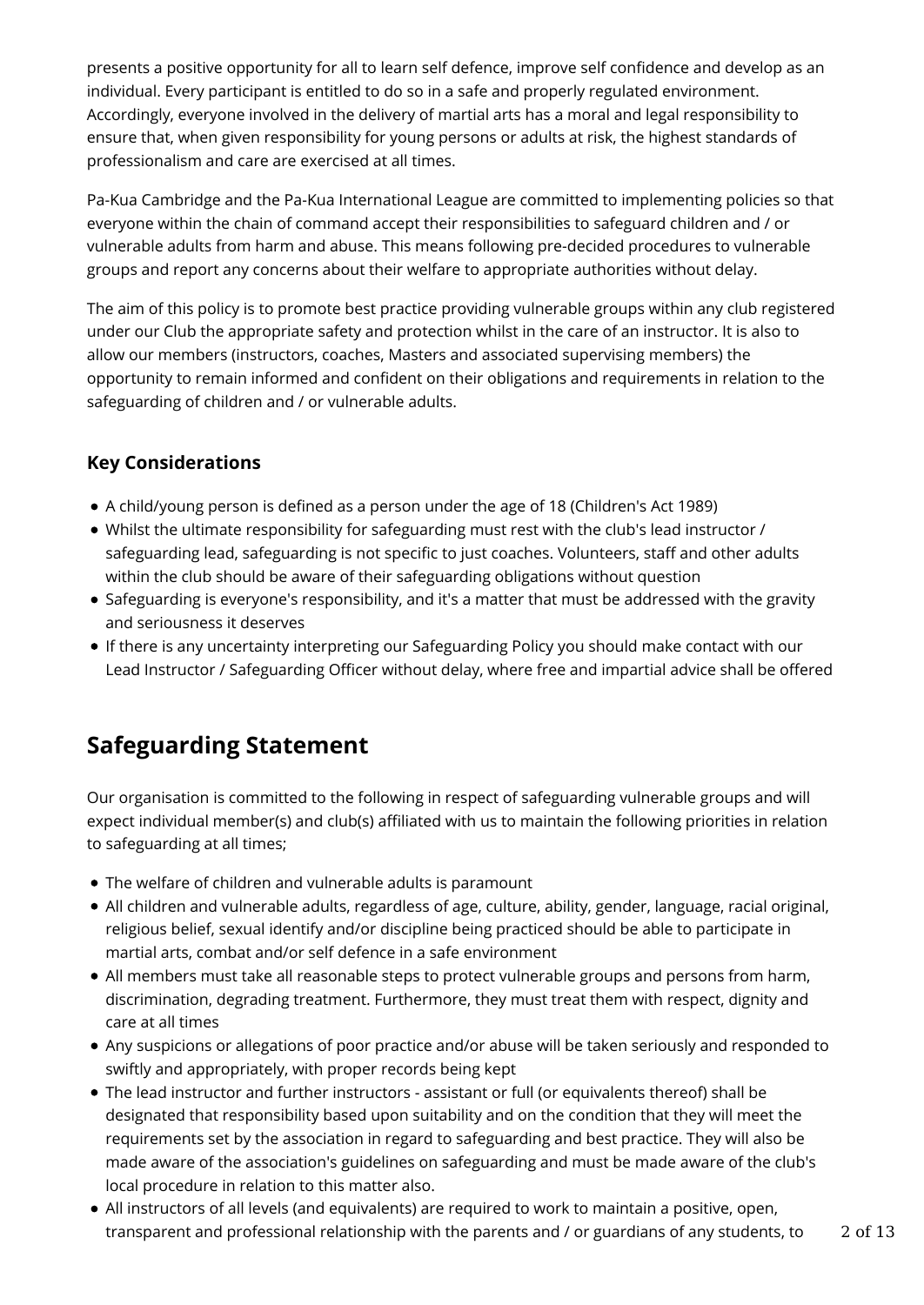promote a culture of good standard and community welfare throughout

The uptake of and refresher of suitable safeguarding qualifications is essential for all persons coming into unsupervised contact with vulnerable groups

# **Safeguarding best practice**

### **Introduction**

In order to provide vulnerable groups with the best possible experience and opportunities within martial arts, weapons, combat, archery, self defence and any other training and course provided by our organisation everyone must operate within the accepted ethical framework as set out in the association's charter, association's guidelines and the instructor's code of conduct agreement.

As it is often not easy to distinguish poor practice from abuse it will not be a responsibility of the club and/or lead instructor (or equivalent) to make a judgement about whether or not abuse is taking place. It is, however, their responsibility to identify poor practice and possible abuse and act if they have concerns, regardless of how minor, in relation to the welfare of a vulnerable person as explained in this document.

## **Best Practice**

All members shall adhere to the below principles and action in relation to best practice with regards to safeguarding children and / or vulnerable adults;

- Treat all young persons aged under 18 years of age, and all vulnerable adults, with respect, dignity and courtesy.
- Treat all children and / or vulnerable adults equally.
- Always put the welfare of children and / or vulnerable adults first.
- Always work in an open environment avoiding any isolation, unobserved situation, encouraging an open and transparent club community.
- Keep physical contact to an absolute minimum.
- Never be alone with a child and / or vulnerable adult.
- Where physical contact is essential as part of the safe and structured learning process of the art, discipline or sport being practiced, the instructor and/or teaching person must only do so with the consent of the child and/or vulnerable adult, remaining appropriate, non intrusive and ensuring that where physical contact is essential (for example, when assisting in an essential physical process for the purposes of safety, such as breakfalls) ensuring there is always two fully vetted and suitable adults present at all times.
- The involvement of parents / guardians is encouraged wherever possible, provided safeguarding of children and / or vulnerable adults remains the top priority and that any adult may not be given the opportunity to cause harm, distress or abuse to any children and / or vulnerable adults present.
- Not take photographs, videos or create any other forms of media featuring any children and / or vulnerable adults without written consent from the carer, guardian or parents in advance.
- Remain an excellent role model both in and out of the training ground. This includes not smoking, or using any foul language in front of any children and / or vulnerable adults.
- Ensure that any contact via social media or other digital formats are recorded and minimised. No instructor and/or club official should have any communication with children and / or vulnerable adults via any forms of social media without parents or carers being looped into the conversation at all time. 3 of 13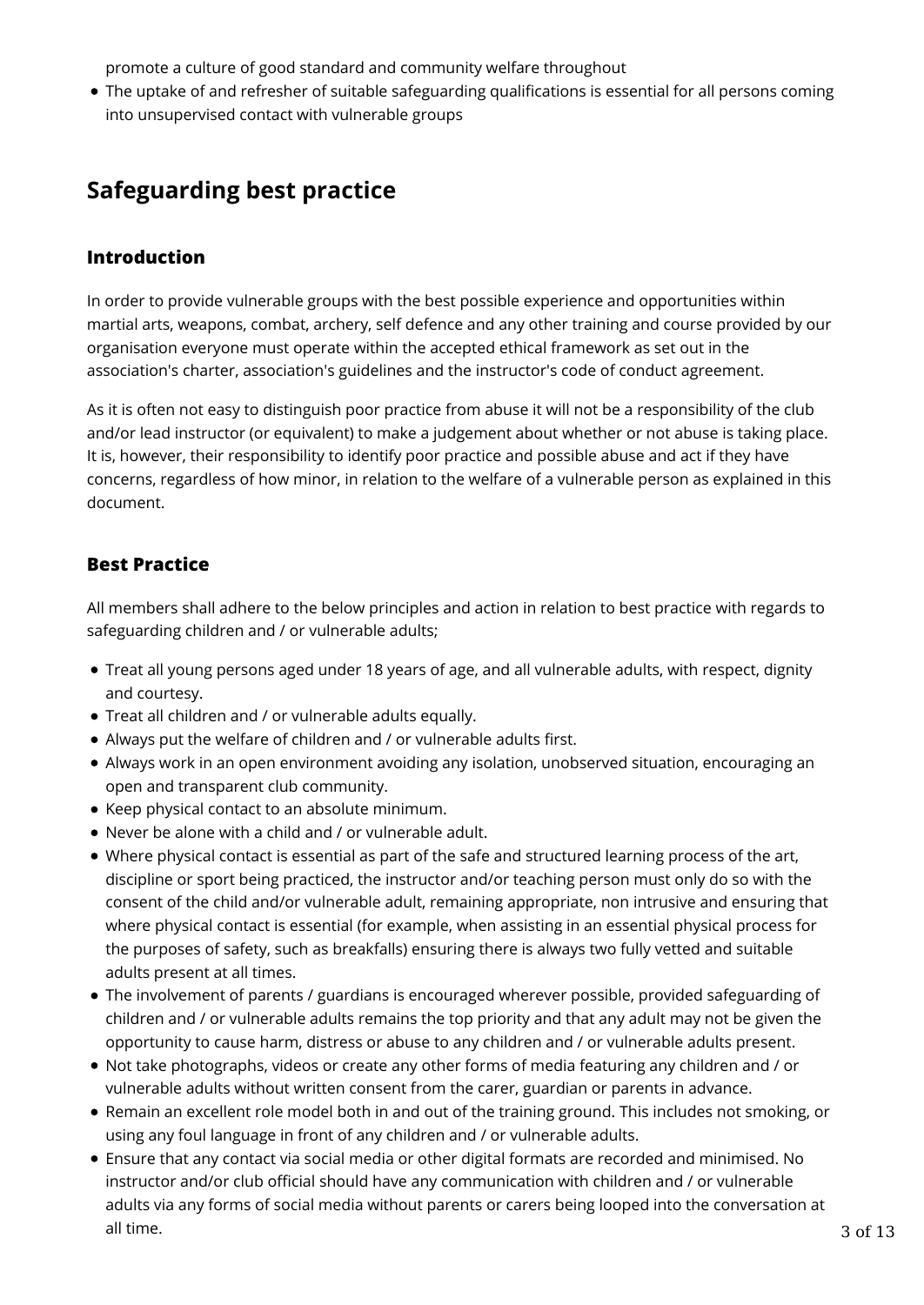- Recognise the development needs and capacity of the children and / or vulnerable adults in the class and not risk sacrificing welfare or safety for the club or instructor's personal gain.
- In relation to the above this also means avoiding excessive training and / or competitions and not pushing the student if they are not fully confident.
- Secure written parental consent for the club to act in loco parentis, to give permission for the administration of emergency first aid or other medical treatment if the need arises, ensuring medical conditions and pre-existing injuries and allergies are recorded.
- Keep thorough records of any injuries or near misses that have occurred, along with details of any treatment given and further communication had with parents / guardians and/or children and / or vulnerable adults.

### **Accordingly, the club shall engage the following best practice principles and actions with regards to children and / or vulnerable adults safeguarding measures;**

- Screening of all members prior to membership being granted to check known records of reported dishonesty or complaints, and to verify to the best of our ability the grade held by the applicant is genuine and suitable as to warrant membership and any subsequent licensing.
- The club will endeavour to ensure that the welfare, safety and safeguarding of children and / or vulnerable adults shall remain it's highest priority and that such an objective shall be placed ahead of commercial or financial reward without question.
- The club shall do all possible to encourage members to ensure they have relevant safeguarding training and qualifications
- The club shall endeavour to, where possible and without guarantee, offer public records relating to the status of safeguarding qualifications and/or professional certification relating to it's members, so that any member of the public may be able to make a reasonable assessment as to the suitability of any member of the club. On request, a detailed examination of an instructor's safeguarding competencies (safeguarding qualifications and DBS check) will be freely available, and the club shall keep records of all documents presented for verification of these status.

# **Safeguarding poor practice**

## **The following (which is not exhaustive) shall be considered poor practice in relation to the safeguarding of children and / or vulnerable adults, and any registered member must avoid without exception;**

- Spending unnecessarily excessive amounts of time alone with a child and / or vulnerable adult away from others.
- Making unnecessary or excessive amounts of physical contact at any point
- Transporting or accompanying any children and / or vulnerable adults home and/or to any other port of call via any mode of transport alone unless in an emergency
- Engaging in rough, physical or sexually provocative games, including horseplay either during class or before / after
- Allowing or engaging in any inappropriate touching of any form, or permitting any such activity from any other member of teaching staff, volunteers, visitors, guardians parents or other students.
- Allowing any children and / or vulnerable adults to use inappropriate language unchallenged
- Making any sexually suggestive comment to children and / or vulnerable adults even 'for fun' or 'in gest'.
- Reducing children and / or vulnerable adults to tears as a form of control.
- Allowing any allegations made by a child and / or vulnerable adult to go unchallenged, unrecorded or not acted upon.  $4\;$  of  $13$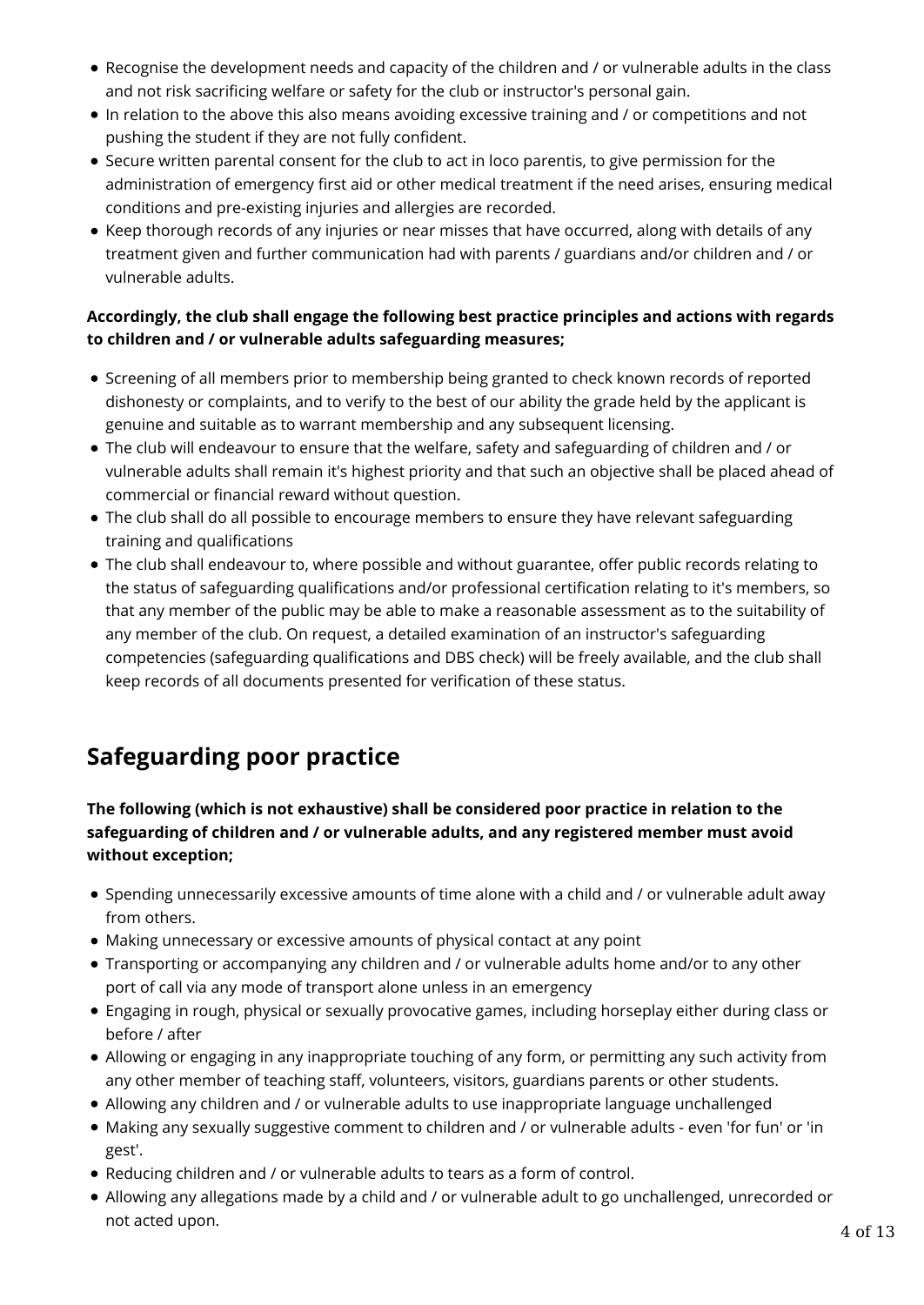Do things of a personal nature that any children and / or vulnerable adults may be able to do for themselves.

### **The following shall be regarding as poor practice in respect of safeguarding children and / or vulnerable adults by the club and/or any of it's committee;**

- Not doing all possible to make the importance of safeguarding procedures and the responsibility of instructors to take this issue seriously clear from the off-set of membership being issued.
- Not referring all concerns relating to safeguarding procedure to the association's nominated safeguarding body and/or provider.
- Not acting upon complaints relating to the safety and / or welfare of children and / or vulnerable adults within any clubs of it's registered member(s).
- Not acting in a way that is open and honest regarding safeguarding procedures and any relevant changes to that procedure.

Where it is deemed there may be a complaint or safeguarding query relating to the club and/or registered member (or associated instructor or equivalent) the club's governing body shall be obliged to launch an investigation, guidelines of which will be provided separately in the governing body's complaints and investigations policy.

If during the care of the club anyone should accidentally hurt a child or vulnerable adult or / and the child or vulnerable adult seems distressed in any manner and /or appears to be sexually aroused by the instructor or adults actions and/or if the child or vulnerable adult misunderstands or misinterprets something done by the instructor or associated staff member, the incident must be reported without delay and written copies kept. Parents and / or guardians (as appropriate) must also be informed without delay. **This is a serious point to consider, and must not be considered optional.**

# **Signs of child abuse**

## **Introduction**

Child abuse is any form of physical, emotional or sexual mistreatment or lack of care that leads to injury or harm. It commonly occurs within a relationship of trust or responsibility and is an abuse of power or a breach of trust. Abuse can happen to a child or vulnerable adult regardless of their age, gender, race or ability.

There are five main types of abuse: **physical abuse, sexual abuse, emotional abuse, bullying / harassment and neglect.** The abuser may be a family member or someone the child or vulnerable adult encounters in residential care or in the community, including sports and leisure activities. Any individual may abuse or neglect a child or vulnerable adult directly. They may also be responsible for abuse because they fail to prevent another person harming a vulnerable person.

Abuse in all of its forms can affect a child or vulnerable adult at any age. The effects can be so damaging that if not treated, it may follow the individual into adulthood.

Vulnerable Persons with disabilities may be at increased risk of abuse through various factors such as stereotyping, prejudice, discrimination, isolation and a powerlessness to protect themselves or adequately communicate that abuse had occurred.

It is not the role of a club or member to identify what form of abuse is taking place, but it is the responsibility of every member of society to raise concerns - however small - with authorities and via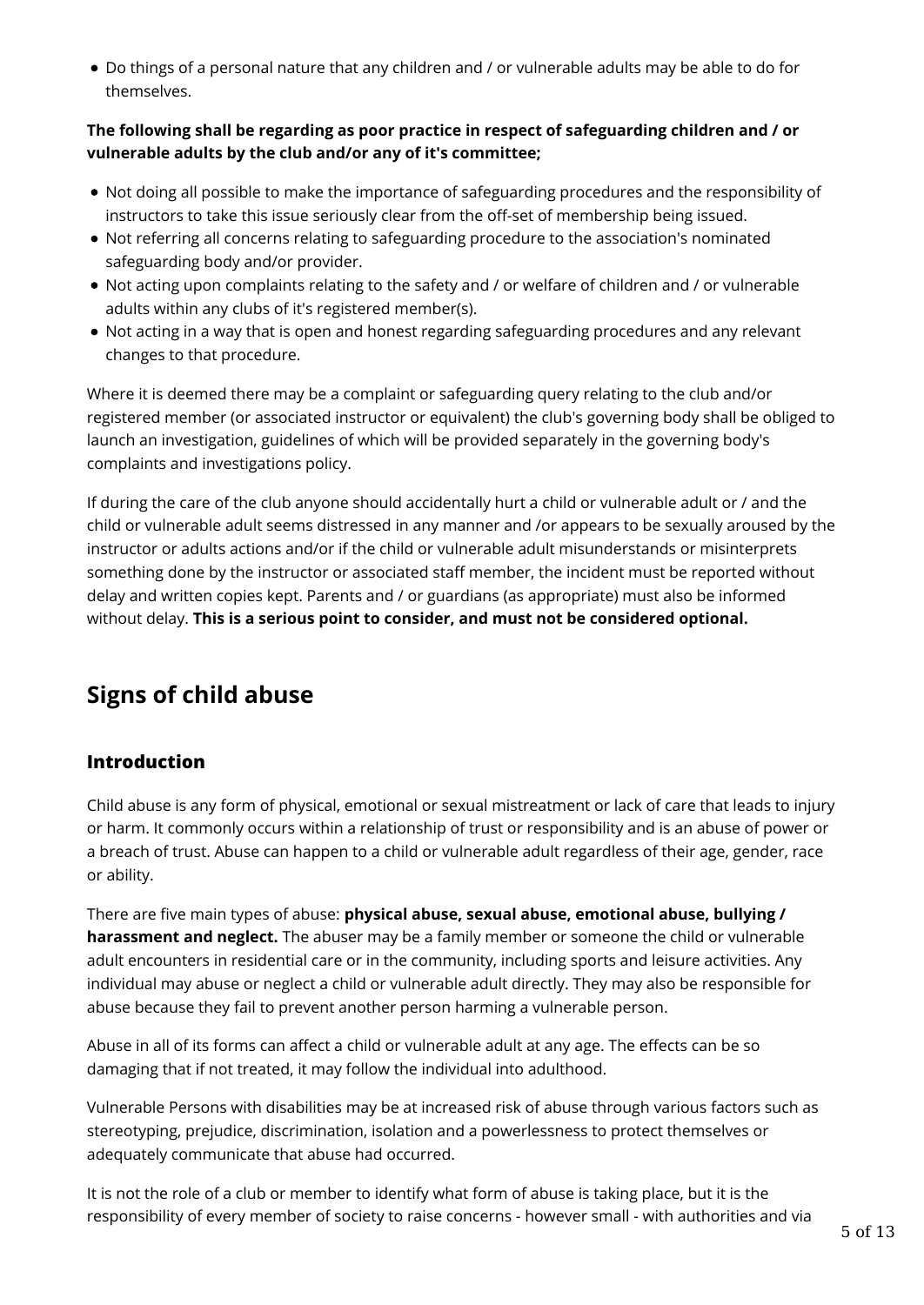## **Types Of Abuse**

**Physical Abuse:** where adults physically hurt or injure a child or vulnerable adult e.g. hitting, shaking, throwing, poisoning, burning, biting, scalding, suffocating, drowning. Giving a child or vulnerable adult alcohol or inappropriate drugs may also constitute abuse.

This category of abuse can also include when a parent/carer reports non-existent symptoms or illness deliberately causes ill health in a child or vulnerable adult person they are looking after. This is called Munchausen's syndrome by proxy.

In a sports situation, physical abuse may occur when the nature and intensity of training disregard the capacity of the child or vulnerable adult's body.

**Emotional Abuse:** the persistent emotional ill treatment of a child or vulnerable adult, likely to cause severe and lasting adverse effects on the child or vulnerable adult's emotional development or health. It may involve telling a child or vulnerable adult they are useless, worthless, unloved, inadequate or valued in terms of only meeting the needs of another person. It may feature expectations of a child or vulnerable adult that are not appropriate to their age, development or ability. It may cause a child or vulnerable adult to be frightened or in danger by being constantly shouted at, threatened or taunted which may make the young person frightened or withdrawn.

Ill treatment of a child or vulnerable adult, whatever form it takes, will always feature a degree of emotional abuse.

Emotional abuse in sport may occur when the child or vulnerable adult is constantly criticised, given negative feedback, expected to perform at levels that are above their capability. Other forms of emotional abuse could take the form of name calling and bullying, which has been categorised as another form of abuse but for all intents and purposes will have some form of emotional abuse attached.

**Bullying & Harassment** may come from another young person or an adult. Bullying is defined as deliberate hurtful behaviour, usually repeated over a period of time, where it is difficult for those bullied to defend themselves. There are three main types of bullying.

It may be physical (e.g. hitting, kicking, slapping), verbal (e.g. racist or homophobic remarks, name calling, graffiti, threats, abusive text messages), emotional (e.g. tormenting, ridiculing, humiliating, ignoring, isolating form the group), or sexual (e.g. unwanted physical contact or abusive comments).

In sport bullying may arise when a parent or coach pushes the child or vulnerable adult too hard to succeed, or a rival athlete or official uses bullying behaviour.

**Neglect** occurs when an adult fails to meet the child or vulnerable adult's basic physical and/or psychological needs, to an extent that is likely to result in serious impairment of the child or vulnerable adult's health or development. For example, failing to provide adequate food, shelter and clothing, failing to protect from physical harm or danger, or failing to ensure access to appropriate medical care or treatment.

Refusal to give love, affection and attention can also be a form of neglect.

Neglect in sport could occur when a coach does not keep the child or vulnerable adult safe, or exposing them to undue cold/heat or unnecessary risk of injury.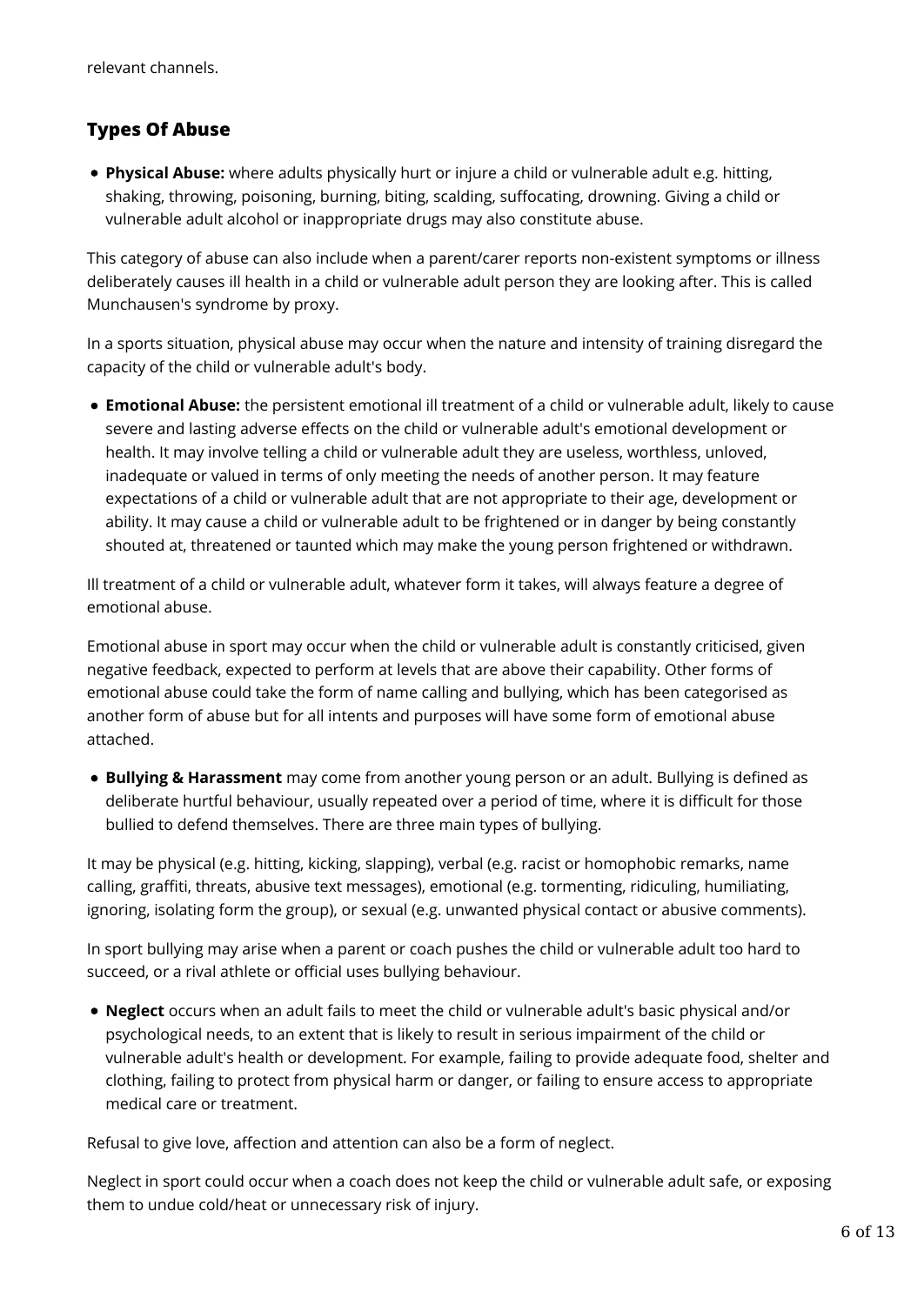**Sexual Abuse** occurs when adults (male and female) use children or vulnerable adults to meet their own sexual needs. This could include full sexual intercourse, masturbation, oral sex, anal intercourse and fondling. Showing a child or vulnerable adult pornography or talking to them in a sexually explicit manner are also forms of sexual abuse.

In sport, activities which might involve physical contact with a child or vulnerable adult could potentially create situations where sexual abuse may go unnoticed. Also the power of the coach over a child or vulnerable adult athlete, if misused, may lead to abusive situations developing.

# **Indications of abuse**

Even for those experienced in working with abuse, it is not always easy to recognise a situation where abuse may occur or has already taken place. Most people are not experts in such recognition and nor should they be expected to be, but indications that a child or vulnerable adult is being abused may include one or more of the following;

- unexplained or suspicious injuries such as bruising, cuts or burns, particularly if situated on a part of the body not normally prone to such injuries
- an injury for which an explanation seems inconsistent
- the child or vulnerable adult describes what appears to be an abusive act involving them
- another child or adult expresses concern about the welfare of a child or vulnerable adult
- unexplained changes in a child or vulnerable adult's behaviour e.g. becoming very upset, quiet, withdrawn or displaying sudden outbursts of temper
- inappropriate sexual awareness
- engaging in sexually explicit behaviour
- distrust of adult's, particularly those whom a close relationship would normally be expected
- difficulty in making friends
- being prevented from socialising with others
- displaying variations in eating patterns including over eating or loss of appetite
- losing weight for no apparent reason
- becoming increasingly dirty or unkempt

### **Signs of bullying include:**

- behavioural changes such as reduced concentration and/or becoming withdrawn, clingy, depressed, tearful, emotionally up and down, reluctance to go training or competitions
- an unexplained drop off in performance
- physical signs such as stomach aches, headaches, difficulty in sleeping, bed wetting, scratching and bruising, damaged clothes, bingeing e.g. on food, alcohol or cigarettes
- a shortage of money or frequents loss of possessions

It must be recognised that the above list is not exhaustive, but also that the presence of one or more of the indications is not proof that abuse is taking place. It is **NOT** the responsibility of those within the club or the instructor(s) (or equivalents) to decide that abuse is occurring. It **IS** their responsibility to act on any concerns in line with local and nationally safeguarding policy.

All persons are also reminded that given the nature of martial arts and combat sports - especially combat sports in which physical contact, often of an increased physical nature to that of other noncontact sports, may give rise to certain injuries by way of it's very nature.

No person should disregard any signs of abuse to simply be a result of any martial art or combat styles 'rough and tumble' nature. Instead they must act with due diligence to such an assumption being used  $\frac{7 \text{ of } 13}{2}$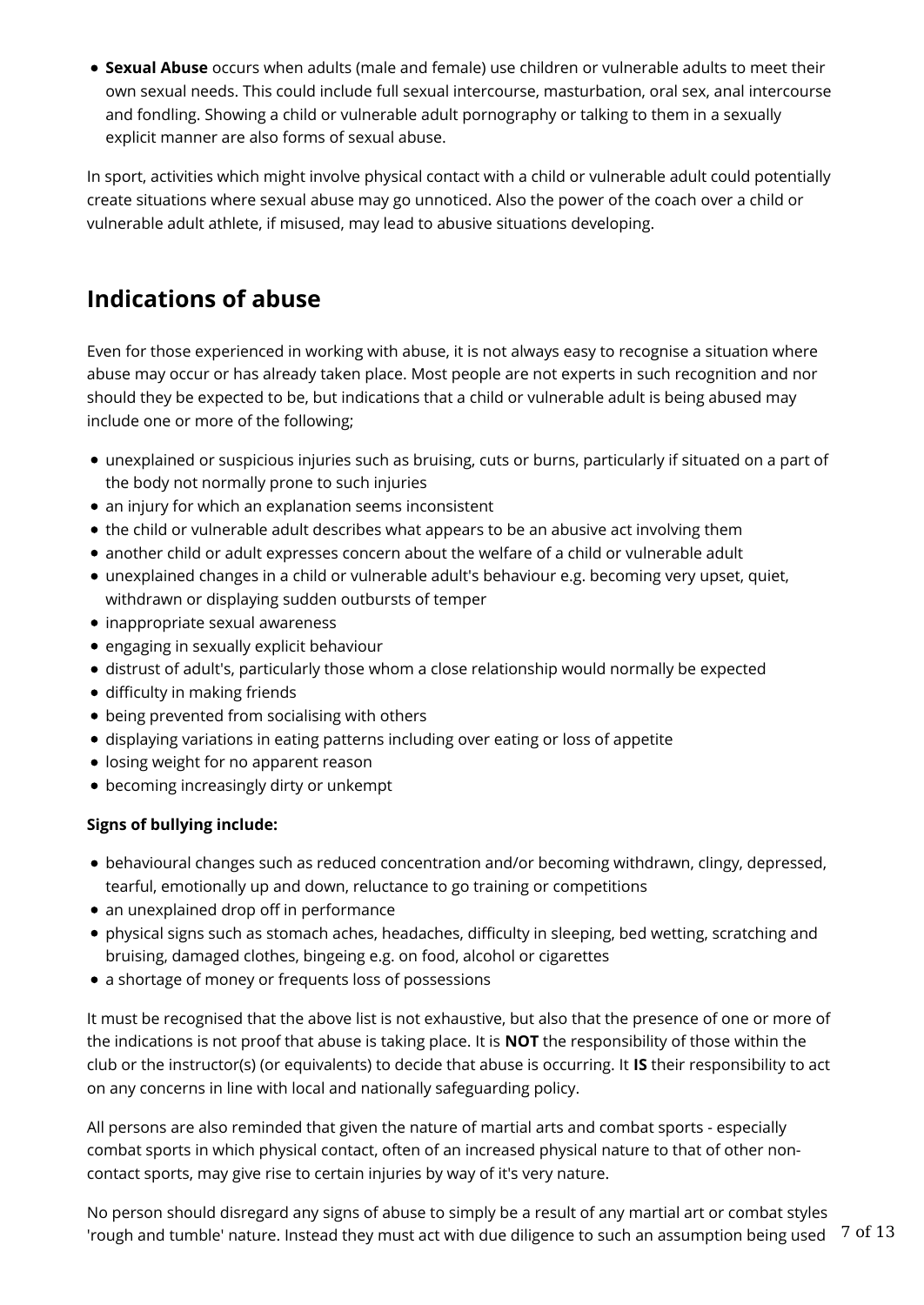# **Use of photographic or filming equipment**

There is evidence that some people have used sporting events, inter club events or normal 'day to day' training as an opportunity to take inappropriate photographs or film footage of children and/or vulnerable adults. All clubs and instructors (or equivalents) should be vigilant and any concerns should be reported to the Club welfare officer.

All parents and performers should be made aware when coaches use video equipment as a coaching aid or by way of any advertising / marketing material with consent provided in advance.

Clubs must ensure parents and any other volunteers viewing or interacting with classes and participants are aware of the club's local photographic and videography policies.

The club shall not permit the use of any photographic or videographic material on its website or within publications unless confirmation of consent has been explicitly given by the club in relation to its own responsibilities to maintain safeguarding standards in line with their own safeguarding policy.

## **Responding to suspicions and allegations**

## **Introduction**

It is not the responsibility of any person within the club, be that in a paid or unpaid capacity, to decide whether or not child abuse or the abuse of a vulnerable adult has taken place. However, there is a responsibility to act on any concerns through contact with the appropriate authorities so that they can then make inquiries and take necessary action to protect the child and/or vulnerable adult. This applies **BOTH** to allegations/suspicions of abuse occurring within any club or lesson and to allegations/suspicions that abuse is taking place elsewhere, even if completely removed from the martial arts setting.

## **Evidence Of Possible Abuse**

Instructors and volunteers may become aware of abuse in various ways. The instructor (or equivalent) may see it happening, may suspect it because of symptoms or signs (such as those previously listed) or it may be reported to the instructor by the child / adult, or another third party.

Especially in the case that a child or vulnerable adult might directly confide to any form of abuse the club **must** take **immediate** steps to safeguard that person effectively.

### **If a child or vulnerable adults indicates that they are being abused, the instructor to whom the disclosure is made should;**

- **stay calm** so as not to frighten the child or vulnerable adult.
- **reassure** the child or vulnerable adult that they are not to blame and that it was right to inform you.
- **listen** to the child or vulnerable adult, showing that you are taking them seriously.
- **keep questions to a minimum** so that there is a clear and accurate understanding of what has been said. The law is very strict and child / vulnerable adult abuse cases have been dismissed where it is felt that the child or vulnerable adult has been led or words and ideas have been suggested  $8$  of 13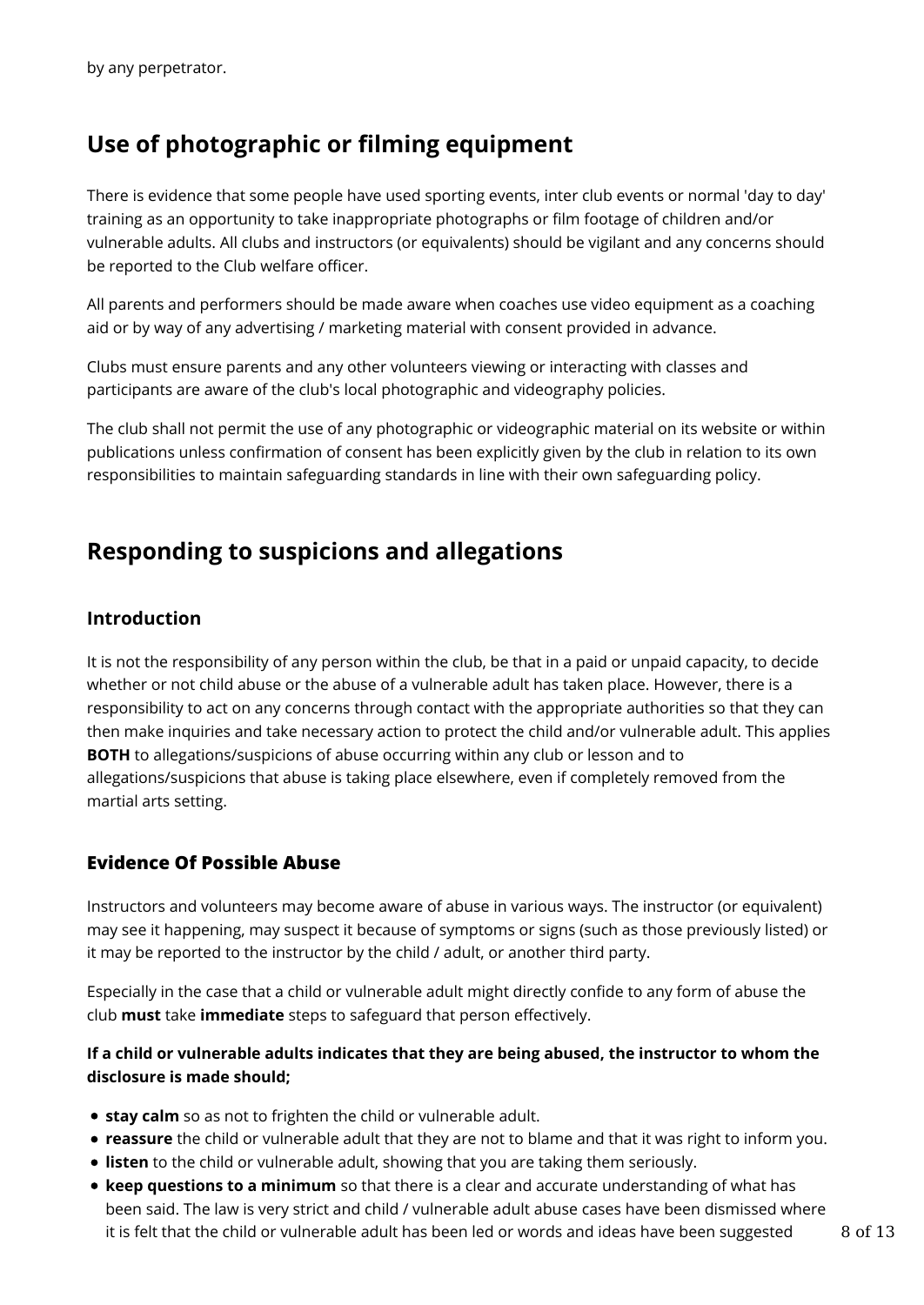during questioning. Accordingly, the instructor must only ask questions to clarify details - not to question further.

- **inform** the child or vulnerable adult that you have to inform other people about what they have told you. Tell the child or vulnerable adult this is to help stop the abuse continuing.
- **safety of the child or vulnerable adult** is paramount. If the child or vulnerable adult needs urgent medical attention call an ambulance, inform the doctors of the concern and ensure they are made aware that this is a child protection / safeguarding issue.
- **record** all information
- **report** the incident to the club/welfare officer and, where appropriate to the association without delay

**If the instructor / club is not clear on what action is required and there is a real or immediate threat to the child or vulnerable adult, they should contact the Police on 999. Where there is confusion on what should happen next, the instructor should not delay by contacting the club or governing body and should instead contact a relevant statutory authority, such as the local authority designated officer (LADO) or the NSPCC on their 24 hour help line, the number of which will be publicly available.**

**If information is made available to the governing body at a national level, either through direct or indirect contact with any member of the public or any member of the club / governing body, the governing body will be bound to seek immediate guidance from either their own safeguarding provider or, in the case of immediate or real potential threat, the emergency services / LADO. The member (or instructor / club) in question shall not have the opportunity to over-ride the governing body's response to a safeguarding alert where it is deemed a child or vulnerable adult may be being abused.**

Depending on the nature of the allegation, the association may not be able to share or disclose details with the instructor or club prior to involvement of law enforcement.

# **Recording information**

To ensure that information is as accurate and helpful as possible in any subsequent police or local authority investigation, clubs and the governing body will be required to keep detailed documentation relating to any disclosure or suspicion.

**It is for this reason that a compulsory membership regulation is in place ensuring that written copies must be made at the soonest opportunity post disclosure.** The instructor or other person to whom the disclosure was made must be confined to facts and distinguish as clearly as possible what is the instructor's personal knowledge and what is that of other people.

No opinions should be included. Information should include (but not necessarily be limited to) the following;

- the child or vulnerable adults name, age and date of birth
- the child or vulnerable adults home address and telephone number
- whether or not the person making the report is expressing their concern or someone else's
- the nature of the allegation, including dates, times and any other relevant information
- a description of any visible bruising or injury, location, size etc. Also any indirect signs, such as behavioural changes
- details of witnesses to the incidents
- the child or vulnerable adults account, if it can be given, of what has happened and how any  $9 \text{ of } 13$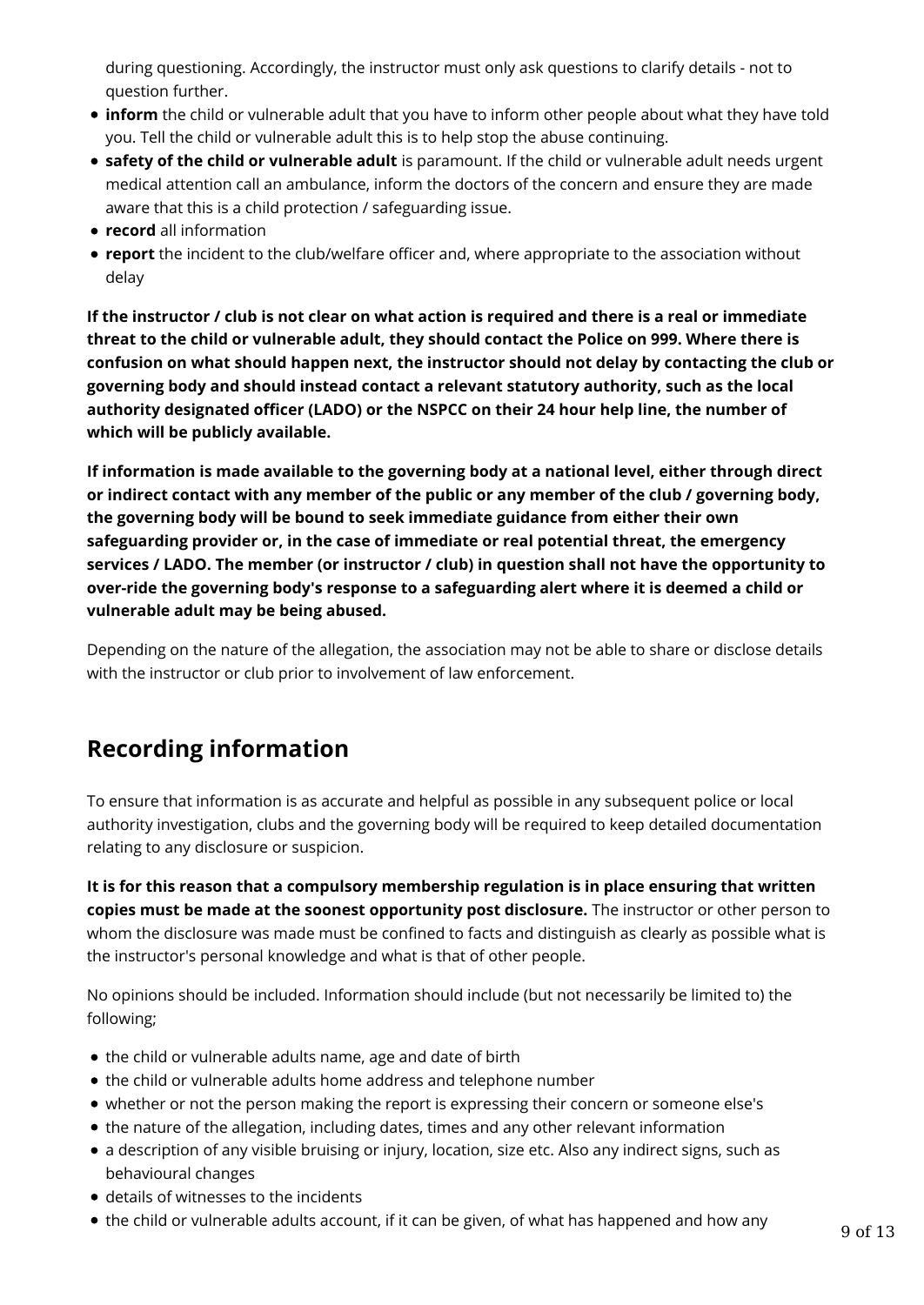bruising/injuries occurred

- have the parents been contacted? If so what has been said?
- has anyone else been consulted? If so record details
- has anyone been alleged to be the abuser? Record detail
- Confidentiality must be maintained on a 'need to know' basis.

As part of the association's safeguarding policy, the above records shall also be kept, where appropriate or possible, in relation to any concerns raised directly to the body.

## **Reporting a concern**

All suspicions and allegations **MUST** be reported appropriately and without delay.

The club expects all registered or affiliated members and committee members to discuss any concerns they may have for the welfare of a child or vulnerable adult immediately with the person in charge of safeguarding 'locally' within the club, and to check that appropriate action has been taken. Where any individual is not satisfied with the course of action or response at a local level, or where any allegation concerns the local club's safeguarding officer, the individual should immediately and without delay escalate their concerns to the governing body's safeguarding and welfare officer.

If this advice can not be followed for any reason, the individual should take responsibility for reporting and seek advice from the NSPCC helpline, the duty officer at the local social services department or the police. Telephone numbers can be found in the local directory or online.

Where there is a complaint against an instructor or member of the club, there may be three types of investigation;

- **Criminal** in which case the police are immediately involved
- **Child protection** in which case the social services (and possibly) the police will be involved
- **Disciplinary or misconduct** in which case the 'local' club will be involved and the governing body will likely intervene, depending on the nature of the allegations

As previously referenced, the instructor (or equivalent) nor the association are child protection experts and it is neither's responsibility to determine whether or not abuse has taken place. All suspicions and allegations must be shared with professional agencies that are responsible for child protection so that qualified persons external to the circumstance being reported can make an informed assessment.

Social services have a legal responsibility under The Children Act 1989 to investigate all child protection referrals by talking to the child and family (where appropriate), gathering information from other people who know the child and making inquiries jointly with the police.

### **If there is any doubt, the instructor or individual must report the incident: it may be just one of a series of other incidences which together cause concern.**

Any suspicion that a child or vulnerable adult has been abused by an instructor or a volunteer should be reported to the club's safeguarding officer who will take appropriate steps to ensure the safety of the child or vulnerable adult in question and any other child or vulnerable adult who may be at risk. This may different depending on individual club policy, however the association recommends that at minimum the following be considered;

- The club or instructor (or the club / instructor's safeguarding officer if separate) should refer the matter to social services department
- $\bullet$  the parent/carer of the child or vulnerable adult should be contacted as soon as possible following  $10$  of  $13$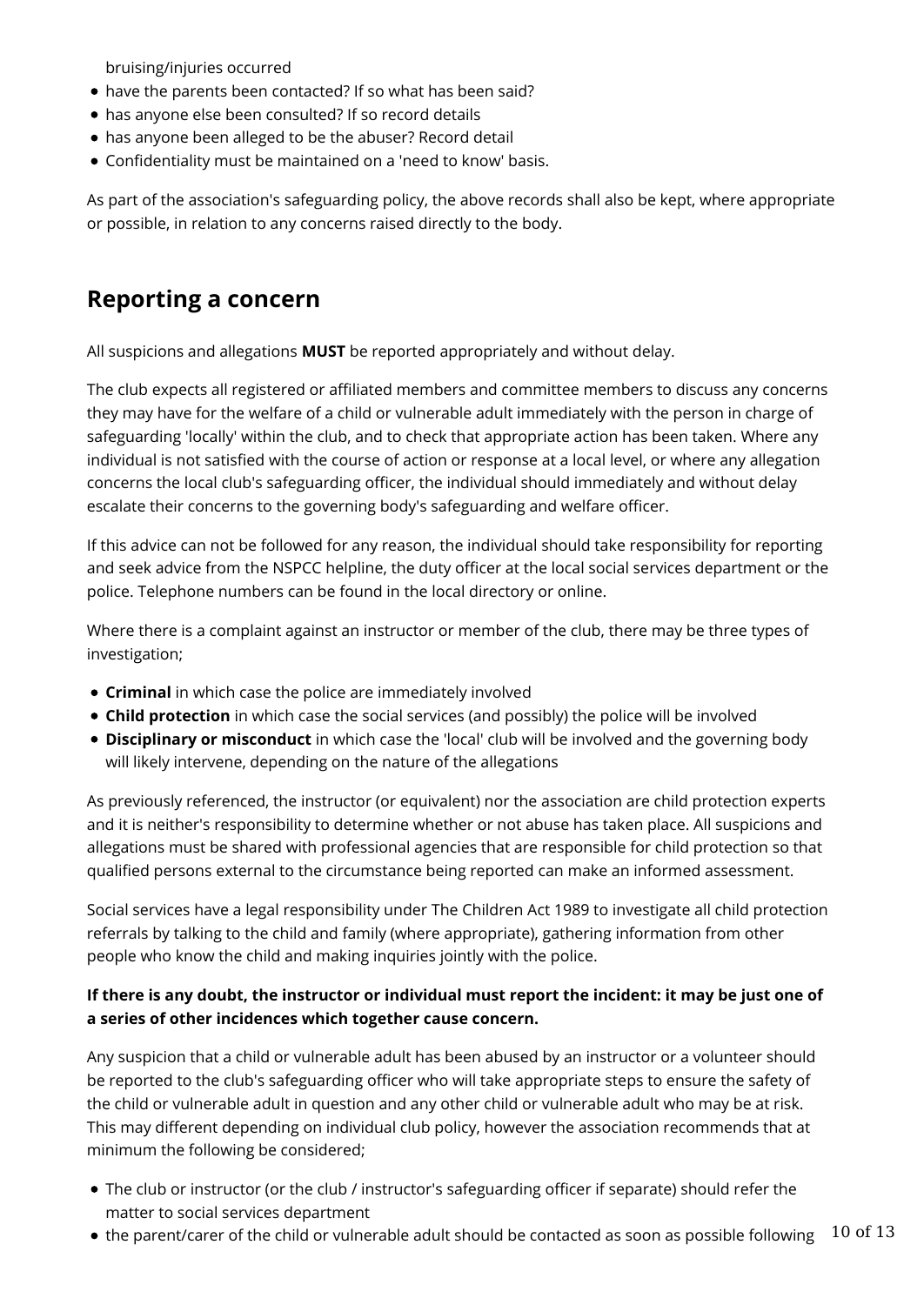advice from the social services department

- the governing body's safeguarding officer should be notified to decide who will deal with any media inquiries and implement any immediate disciplinary proceedings
- the club welfare officer should also notify the governing body's management team or head office
- if the club welfare officer is the subject of the suspicion/allegation the report must be made to the governing body's safeguarding officer who will refer the matter to social services

Allegations of abuse are sometimes made sometime after the event. Where such allegation is made, the instructor or club should follow the same procedures and have the matter reported to social services with just as much urgency. This is because other children or vulnerable adults in the sport or outside it may be at risk from the alleged abuser. Anyone who has a previous conviction for offences related to abuse against children is automatically excluded from working with children or vulnerable adults.

**The minimum standard of checks required by the governing body is an enhanced disclosure with barring checks and a recognised safeguarding qualification for any instructor or person that will be teaching any person aged below the age of 18 and / or any vulnerable adult. Failure to comply will result in termination of membership or immediate disciplinary action.**

## **Concerns Outside Of The Immediate Teaching Environment Or Club**

All members have a responsibility to remain vigilant in all areas of their professional or personal lives for signs of abuse. Where any concerns may be noted outside of the immediate teaching environment or gym, the following is recommended as a minimum course of action but may also be accompanied by additional 'local' club safeguarding guidelines if appropriate;

- Concerns should be initially reported to the club's safeguarding officer if they are relevant in anyway to the club's safeguarding duties
- If the club's safeguarding officer is not available, the person being told or discovering the abuse should contact their local social services department or the police immediately
- Social Services and the club's safeguarding officer will decide how to inform the parents/carers
- The club or instructor (or equivalent) should also report the incident to the governing body's Safeguarding Officer without delay. The governing body should ascertain whether or not the person/s involved in the incident play a role in the organisation and act accordingly based upon the guidelines stated within the governing body's safeguarding policy.
- Confidentiality must be maintained on a 'need to know' basis.

# **Confidentiality**

It is important that all information is only ever discussed or shared on a need-to-know basis. The instructor or club has a duty to ensure confidentiality, as does the governing body. Information should only be shared where absolutely required, or under the guidance of the police or other relevant authority.

Where a disclosure is made to the governing body, even if this is only a request for information or guidance, there are certain circumstances in which the governing body will be legally bound to report this onto a relevant authority.

## **Internal Enquiries & Suspension** 11 of 13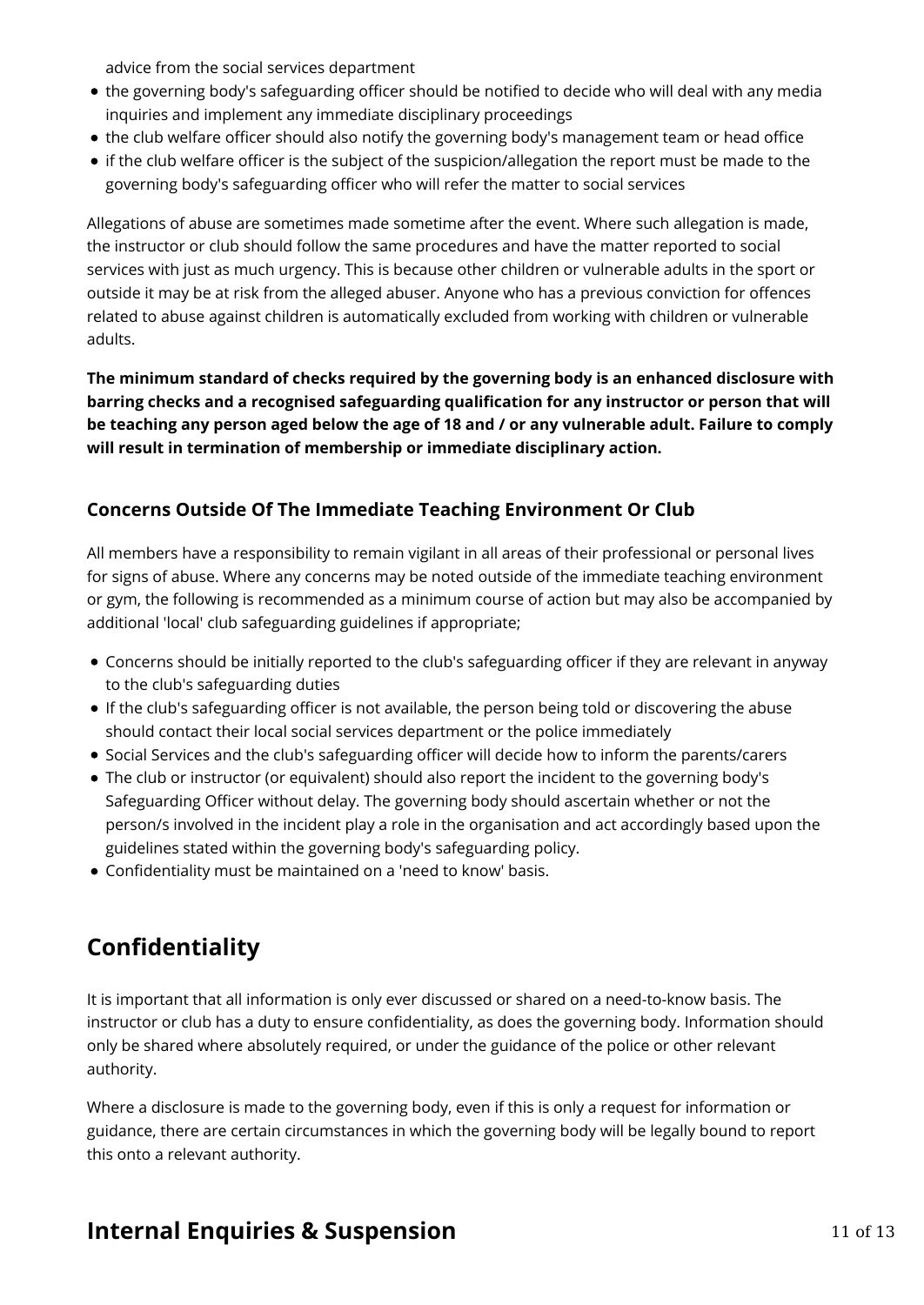It is deemed to be the clubs responsibility to ensure that the following is properly addressed:

- Whether or not the accused should be temporarily suspended pending further police or social services investigations. The club can and should ask the police or relevant authorities for guidance on this.
- Irrespective of the findings of the police or social service, the club shall have an obligation to report such incidents to the governing body's safeguarding officer or management team for review of conduct and, if required, disciplinary proceedings. The outcome of such an investigation shall be handled as per the below guidance from the governing body.
- Whilst the club or instructor may have their own internal guidance as per their local safeguarding policy procedure, ultimate disciplinary outcomes shall be overruled by the governing body. Whilst it is recognised that the governing body has no legal or compulsory authority or jurisdiction over the club and it's members, where there is conflicting disciplinary advice and no medium can be found, or the governing body deems there to be an on-going risk of future incidents, they may take the action to expel without delay or remuneration, the club (and any associated members of that club) and if required, make a necessary report to any local authority for further observation.

## **Irrespective of the findings of the police or social services, the governing body will make the following decisions and processes in relation to any suspected or reported breach of safeguarding protocol;**

- The governing body shall ensure the safety of the child or vulnerable adult is paramount and will take any such action that is reasonably possible to prohibit the accused from having any opportunity to have further contact with any other children or vulnerable adults.
- Where police or social services do not press charges, the governing body may not automatically discount the possibility of abuse having taken place and must reach a decision by mutual agreement of the committee, whereby atleast 3 members of the committee must debate and agree, that it is more likely than not that the allegation is true or that the incident was not properly handled by the club or it's safeguarding officer at a local level. The governing body shall have the final ruling on such a matter and may take any action, including expulsion with justification, delay or remuneration in such a situation.
- In such an instance the governing body may discharge a member or club without notice, delay or remuneration to inhibit any further opportunity for potential unprofessional conduct or safeguarding concerns. Where this happens, the governing body must take a view as to whether or not it deems there to be sufficient evidence to further raise concerns with relevant authorities after expulsion.

## **Summary notes for instructors**

Safeguarding can seem like a sometimes over the top and perhaps overwhelming topic but it is essential, and there are no exceptions; you **must** take this seriously. You are both expected and held to compulsory obligation to ensure safeguarding at club level is effectively managed.

This includes ensuring;

- **That our national safeguarding policy is administered and respected**
- **That you hold an appropriate Safeguarding Qualification**
- **That you have an appropriate Enhanced DBS Check, Including Barring**
- **That your club has a full safeguarding policy & statement in place**
- **That you have rules and regulations on medical disclosures, conduct, safeguarding and the hiring/vetting of staff and volunteers**
- **Following any other BMABA regulation or guideline around best practice and safeguarding in** 12 of 13